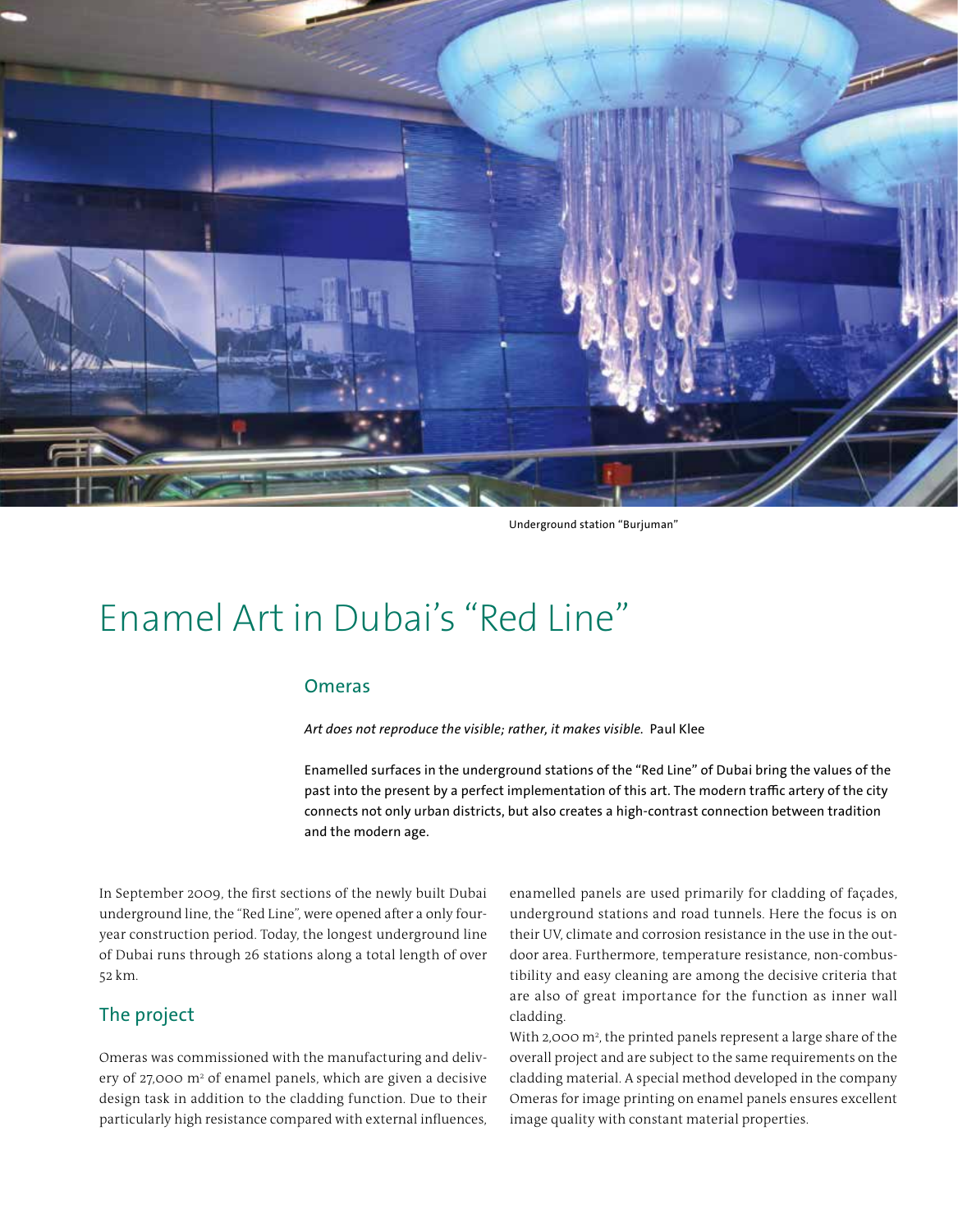

Underground station "Burjuman"

## The material

#### The art

The fact that the enamel surfaces are dirt-resistant, graffitiresistant and easy to clean is extremely important for an application in the underground area. These extremely durable surfaces are ensured by the use of only quality-tested and highgrade steel. A special material suitable for enamelling is subject to strict quality requirements and guarantees a constantly reliable starting material for enamelling process.

### The manufacturer

Omeras operates one of the most modern enamelling factories worldwide. The new production facilities with ultra-modern production lines built in 2003 enable the manufacturing of first-class cladding panels for a wide variety of application areas. The quality assurance in the overall manufacturing process is coordinated by the internal quality management system and monitored by external testing institutes at regular intervals.

The greatest capital of the company is the expertise of all employees who—based on comprehensive consulting in the run-up to a project by Omeras' own design and construction department, complex manufacturing process and proper installation—enable the company to realize a top-quality project processing.

Overcoming of the project-specific challenges requires work based on key aspects. In the project "Metro Dubai," a particular task was the manufacturing of 2,000  $\mathrm{m}^2$  of image printed panels with demanding individual motifs in a relatively short time frame. Furthermore, large prints had to be transferred onto several enamel panels and required a special technical implementation to achieve the intended effect of the images.

Two of the 26 stations of the "Red Line" contain the largest portion of the printed panels. The scenes from strongly contrasting living environments dominate in both stations. The images of the "Union Square" station with their warm brown and sepia tones bring desert scenes to life, while the images of the station "Burjuman" are maintained in cool blue and white and create parallels with life by and with the sea. Both stations are the main intersections for the two most important underground lines of Dubai. Here the "Red Line" and the "Green Line" intersect and the décor of the underground stations artistically illustrates the significance of the past in the modern life of the world metropolis.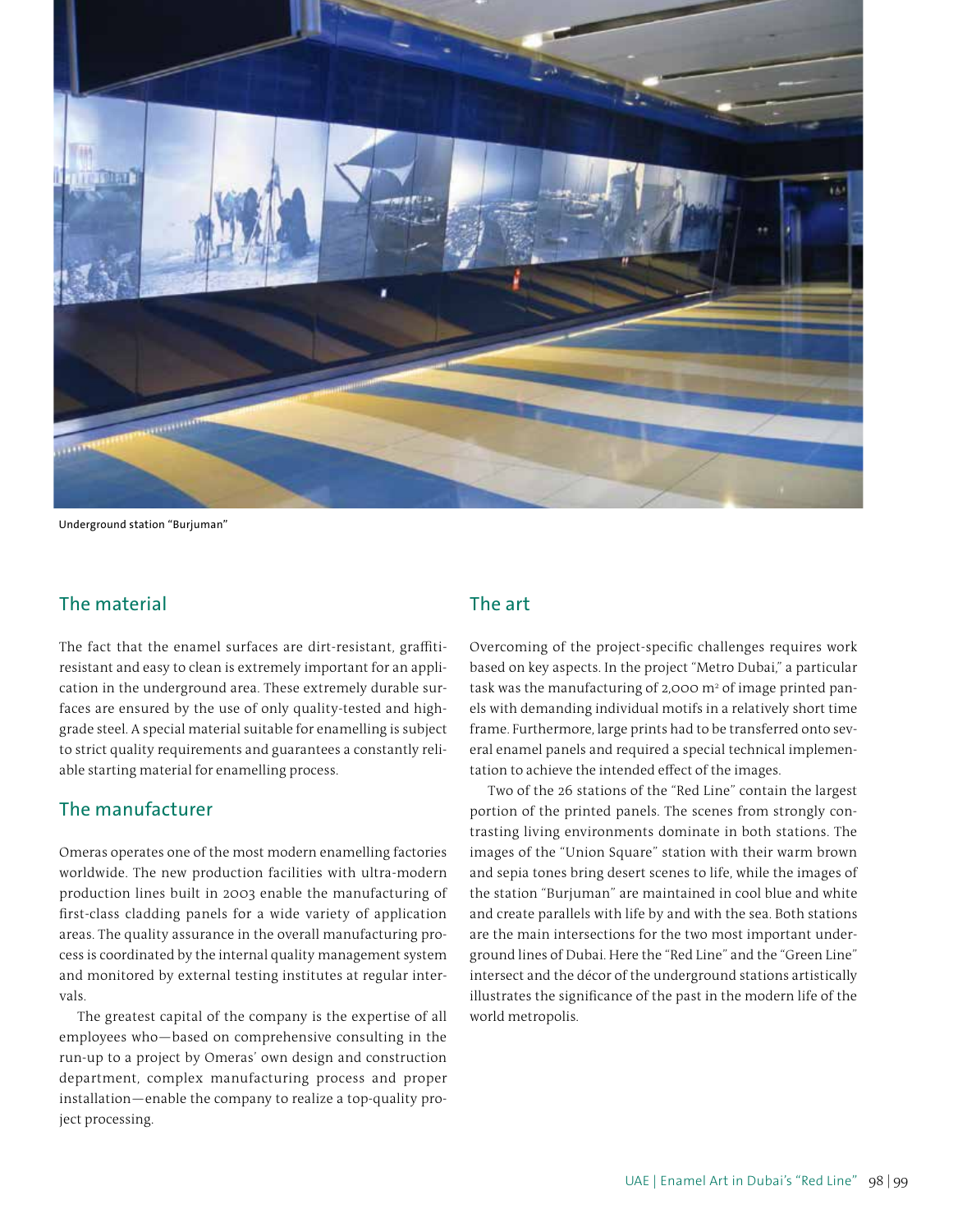

Underground station "Union Square"

#### Station Union Square—the world's largest underground metro station

A particular emphasis is on the station Union Square in Deira, which with a size of 230 x 50 m on 3 levels is the worldwide largest underground metro station in terms of surface area. Representations of life in a desert region where hospitality had enormous importance, pictures of camel races, images with falcons and photos of historic architecture set up not only a monument for the past, they stage the vibrancy of traditions in the modern Arab world. Using special methods, Omeras has succeeded in precise implementing of the image scenes in the enamel art, which spread for the most part over several panels. The size and the perspective of the images create an expressive and authentic effect.

#### Administration building Omeras



This is brought into focus with an additional version of the enamelled panels that have been used, among other things, for the cladding of the escalators, information centers, columns and ceilings. As a suitable background for the images in earth tones, wood structures should have served. They again could be realized in enamel. Here as well, Omeras could present a convincing result using its own methods and dotted by enamelled lamp cladding an "i" for a conclusive overall concept for the enamel cladding of the important underground station "Union Square" Dubai.

#### Metro intersection "Burjuman"

In a color contrast to the wood structures and images in sand and brown tones, the second metro intersection "Burjuman" presents itself with cool blue and white. Colors, wave structures, glass accents, and transparencies create a spatial perception of an underwater world and emphasize the effect of the enamel images. Sailing and fishing boats, harbor and sea scenes reflect the people's past, which was determined by fishing and trade, with convincing liveliness.

In the cladding of this station as well, the value of the material enamel and its convincing properties are put under test again. The various images are effective not only through size and motif. A decisive effect is the clarity with which the prints on enamel are shown to their advantage. This convincing result was achieved by precision in the print performance and pro